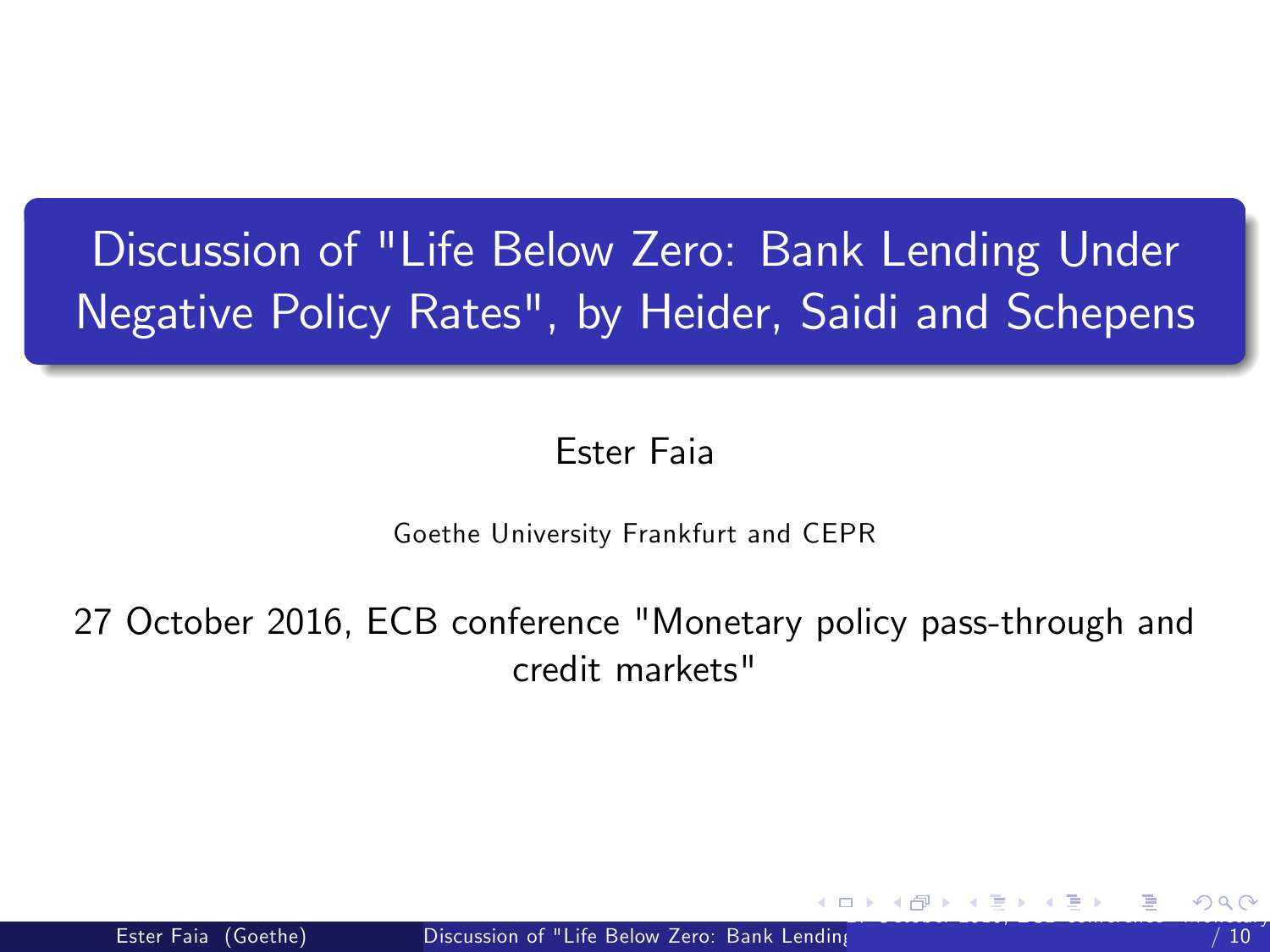- Test the risk-taking and lending channel at the zero lower bound (for depositors)
- Main novelty: granular data and policy experiment at June 2014
- <span id="page-1-0"></span>• Regress: firms' risk proxies on banks' deposit ratio and other controls
- $\rightarrow$  (and syndicated loans over deposit ratio to test lending channel)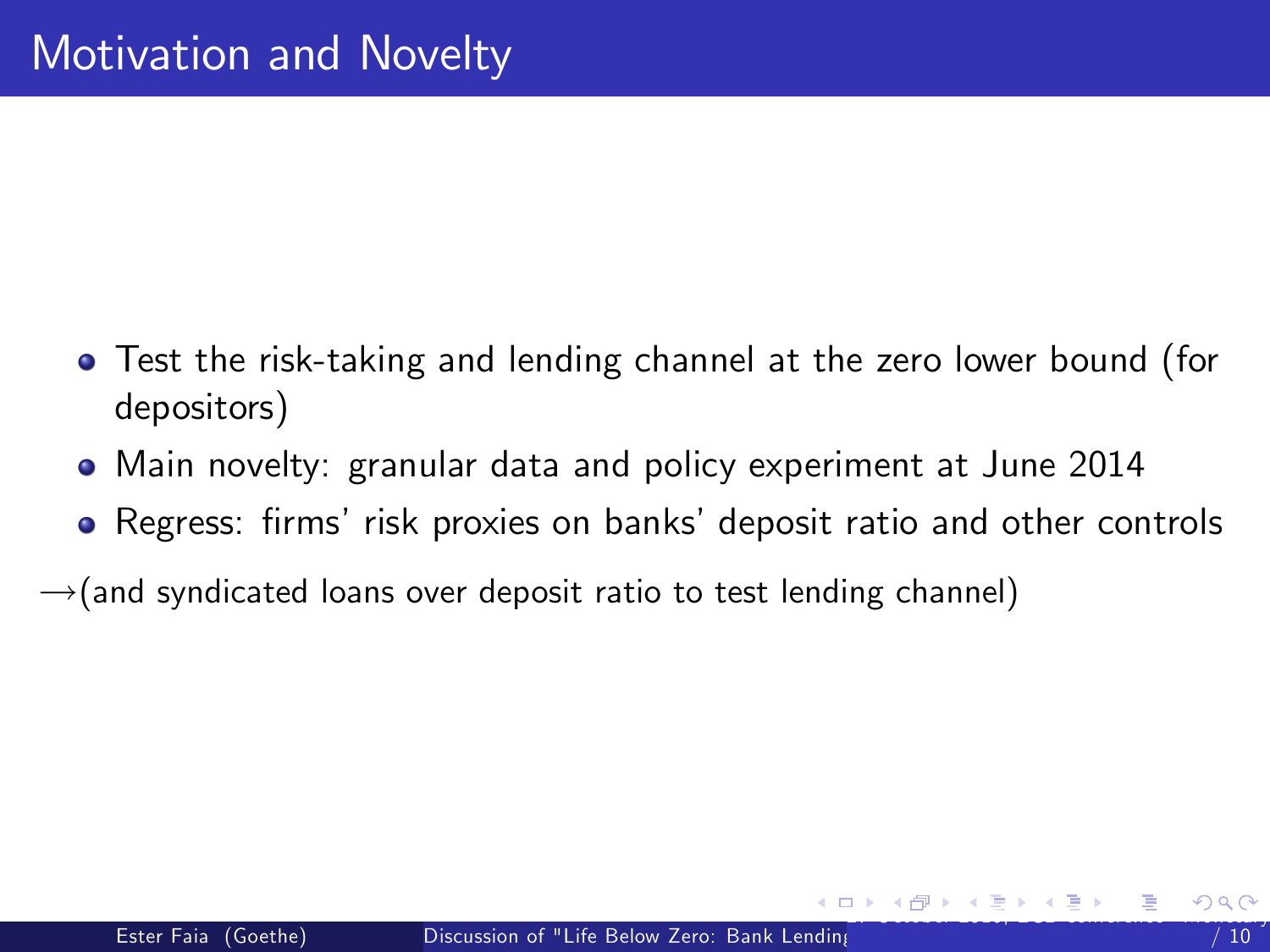

$$
Max_{x_{i,j}}\pi(x_{i,j}) = [r^L(x_{i,j})x_{i,j}L_{i,j} - r^D(x_{i,j})x_{i,j}D_{i,j} - \xi x_{i,j}D_{i,j}] - \mu_{i,j}x_{i,j}L_{i,j}
$$
  
s.to  $r^D(x_{i,j}) = r^{MM} + \psi(x_{i,j}) \ge 0$ 

- Floor rate is an insurance to depositors $\Rightarrow$  their expected losses decline, bank's break-even implies less monitoring intensity 2[7](#page-3-0) [Oc](#page-1-0)[tob](#page-2-0)[er](#page-3-0) [20](#page-1-0)[16,](#page-2-0) [E](#page-3-0)[CB](#page-0-0) [c](#page-1-0)[o](#page-2-0)[nfe](#page-3-0)[ren](#page-0-0)[ce "M](#page-9-0)onetary policy pass-through and credit markets" 3

<span id="page-2-0"></span>

Ester Faia (Goethe) Discussion of "Life Below Zero: Bank Lending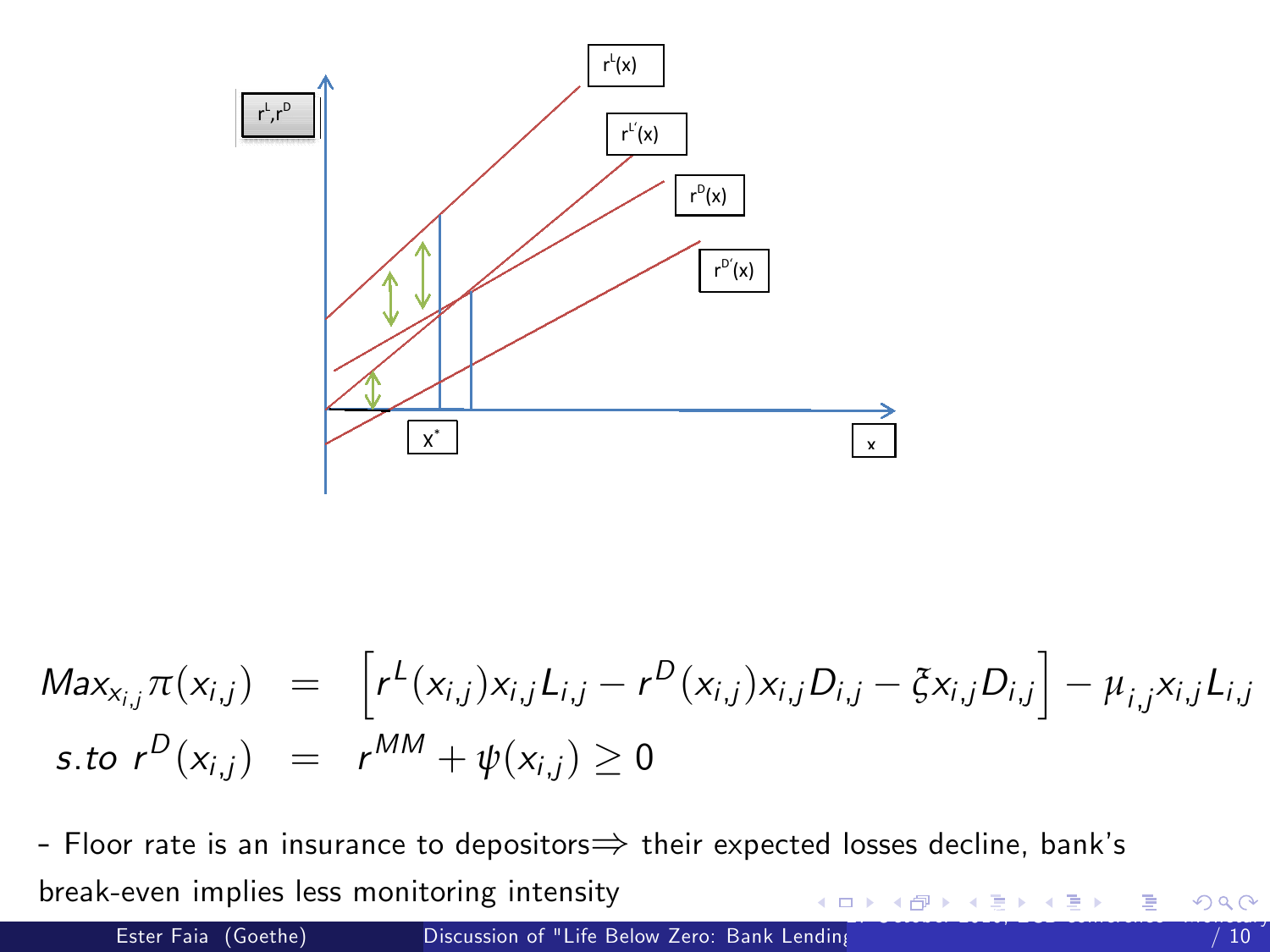- Authors find evidence that banks did not change returns on loans or other loans conditions
- If  $r^L(x_{i,i})$  did not change  $\Rightarrow$  given the floor on deposits, monitoring intensity shall decrease
- Loan loss provisions usually proxy monitoring intensity
- Could this be an instrument in a first stage where intensity declines with respect to deposits-share
- In second stage firms' risk would naturally increase if intensity decreases

<span id="page-3-0"></span>す 御 メ す ま メ イ 語 メート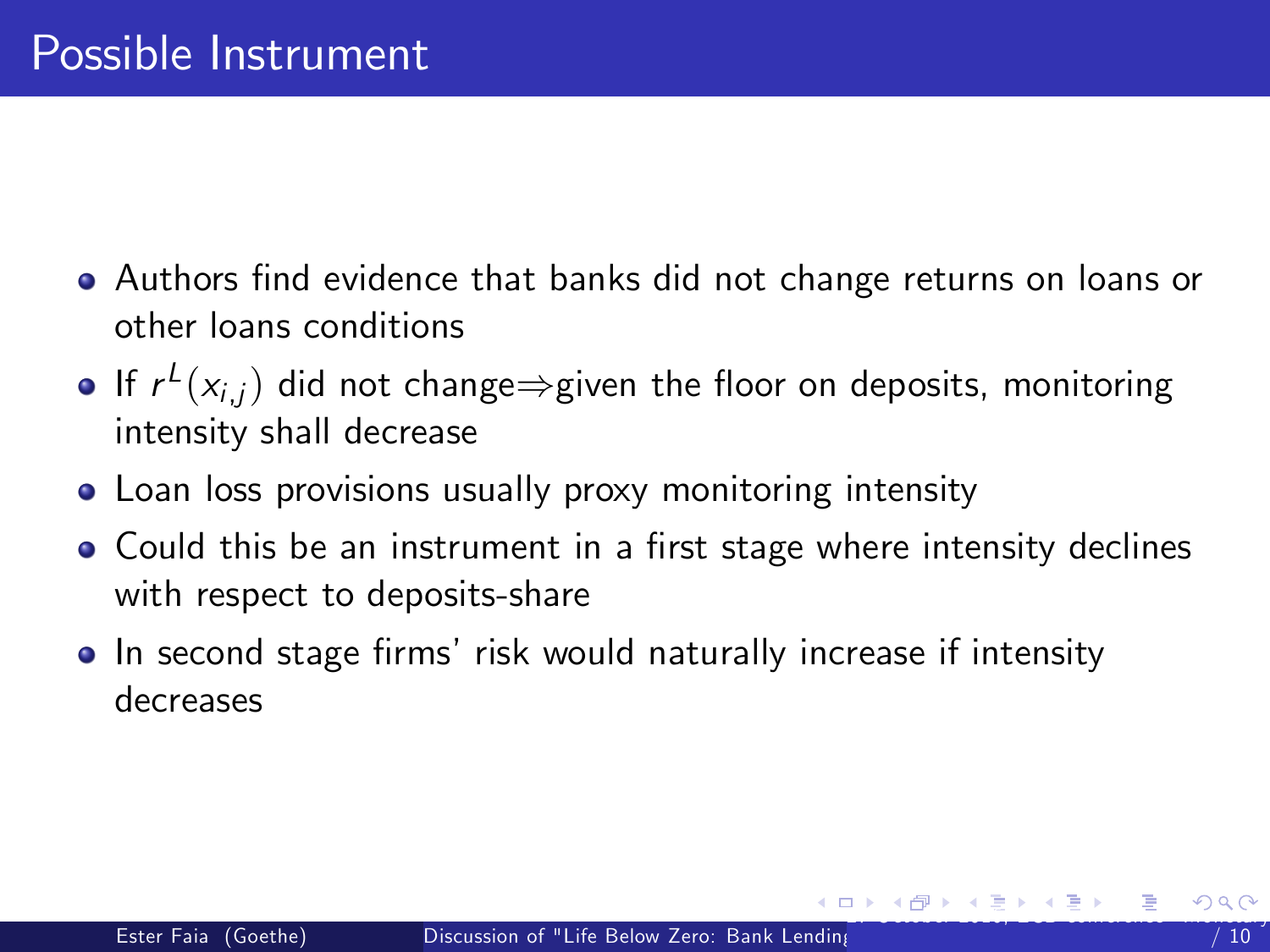

- Banks' reluctance to pass-through lower rates:

1. Fear of bank runs

2. Competition in deposit markets and/or low

switch/search/attention costs

 $\leftarrow$ 

<span id="page-4-0"></span>э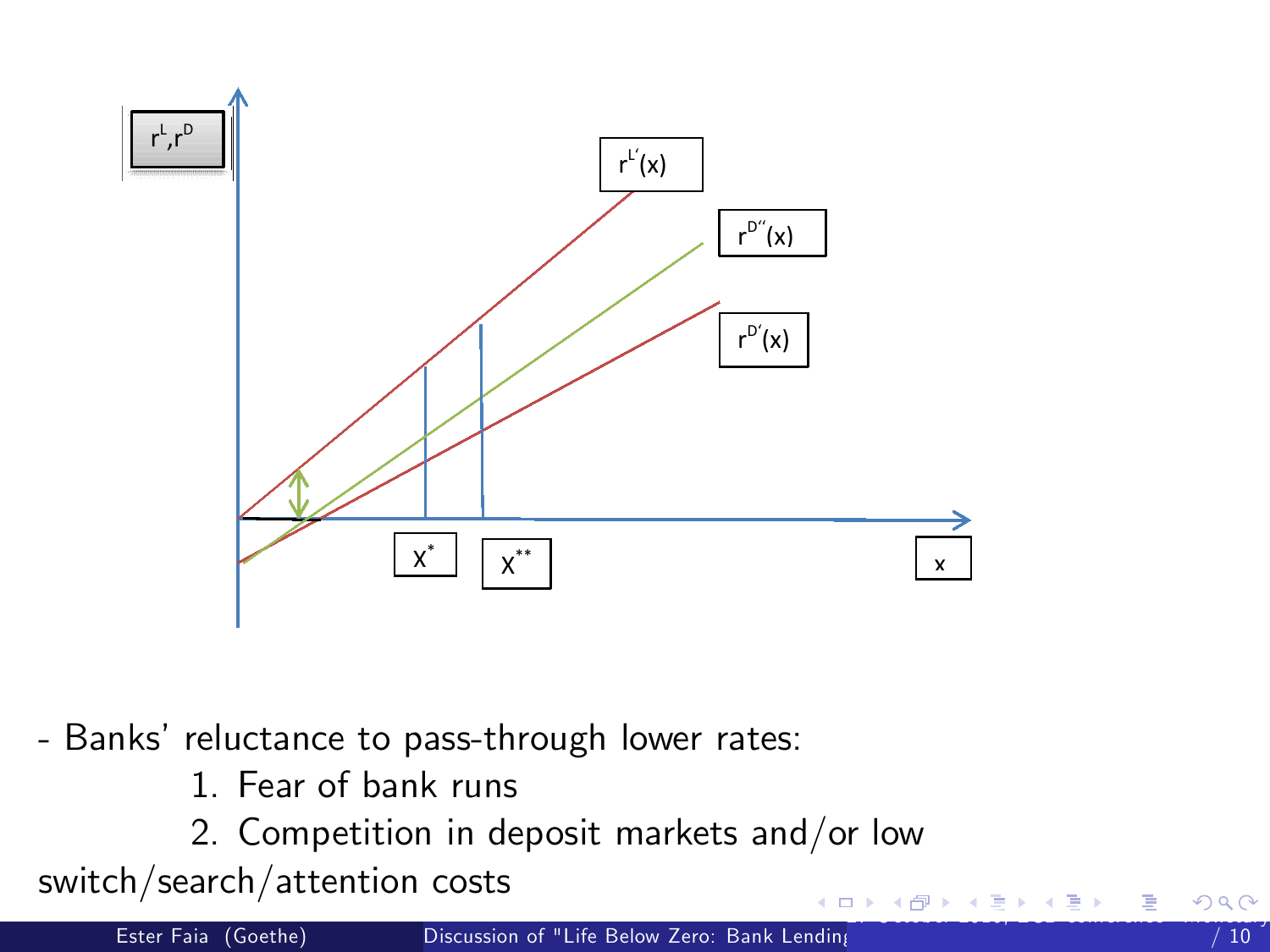- Balance between oligopsonist deposit markets and oligopolistic loan markets:
- $\rightarrow$  Allen and Gale 2001, Boyd and De Nicolo 2005, Faia and Ottaviano 2015
- $\rightarrow$  if competition in deposit markets prevails $\Rightarrow$ risk-taking
- $\rightarrow$ If deposit competition prevents pass-through: Herfindhal index as instrument of demand?
	- Fear of runs and delegated monitor:
- $\rightarrow$ Diamond and Rajan 2005, Angeloni and Faia 2013: risk-taking channel on the liability side
- $\rightarrow$  Coupled with delegated monitor  $\Rightarrow$  search for yields, bank invests in risky firms with lower collateral

<span id="page-5-0"></span>メロメ メ都 メメ 急 メメ 急 メー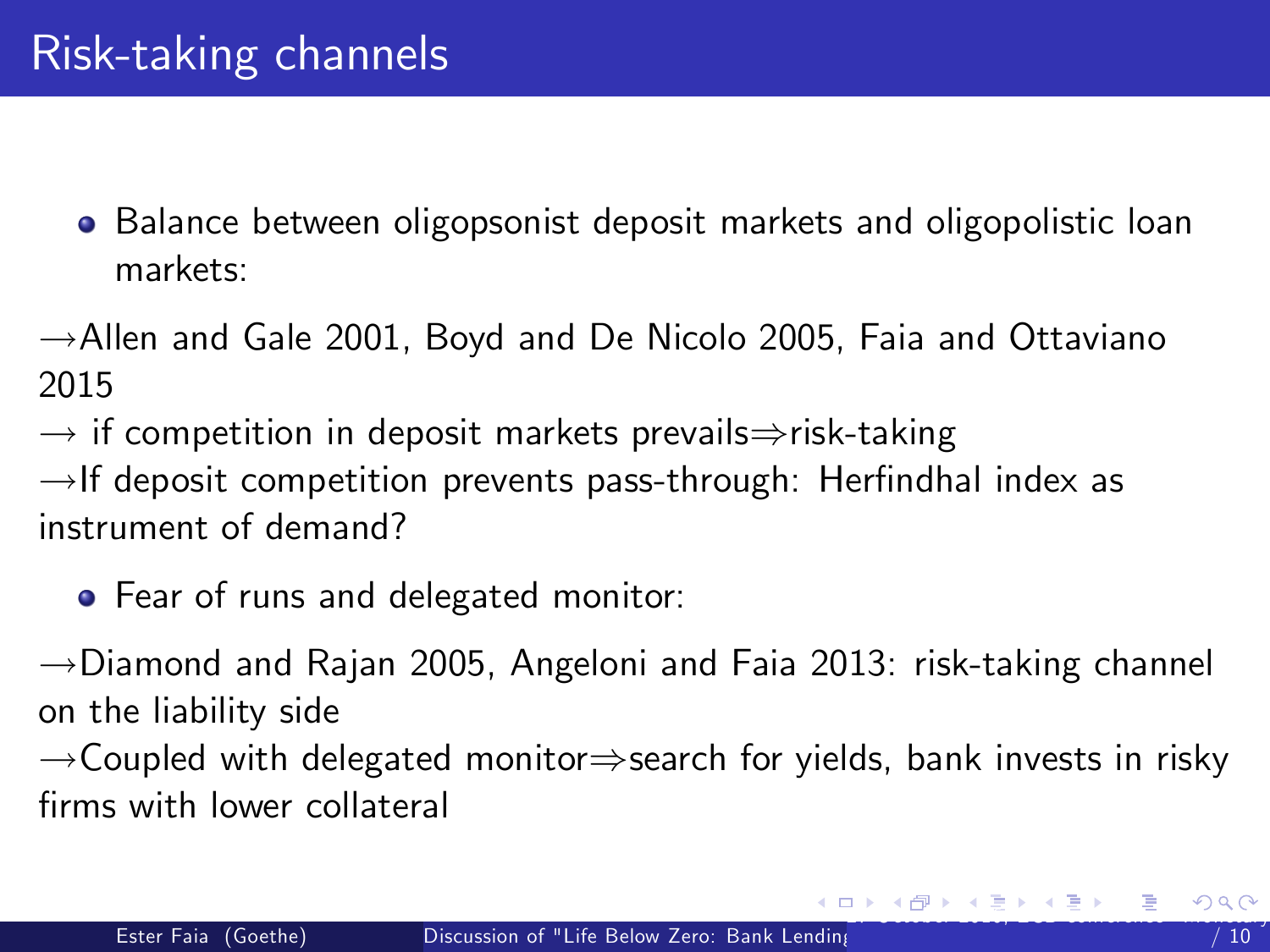- Monetary policy is endogenous: it might have responded to previous falls in demand
- Temporal causality makes it harder to identify demand and supply
- Makes it harder to identify reaction of supply to the unexpected component or reaction of MP to anticipation
- Isolate exogenous/unexpected components of MP through panel VAR
- Or use news: albeit more difficult for monetary policy than for fiscal policy

<span id="page-6-0"></span>∢何 ▶ ∢ ヨ ▶ ∢ ヨ ▶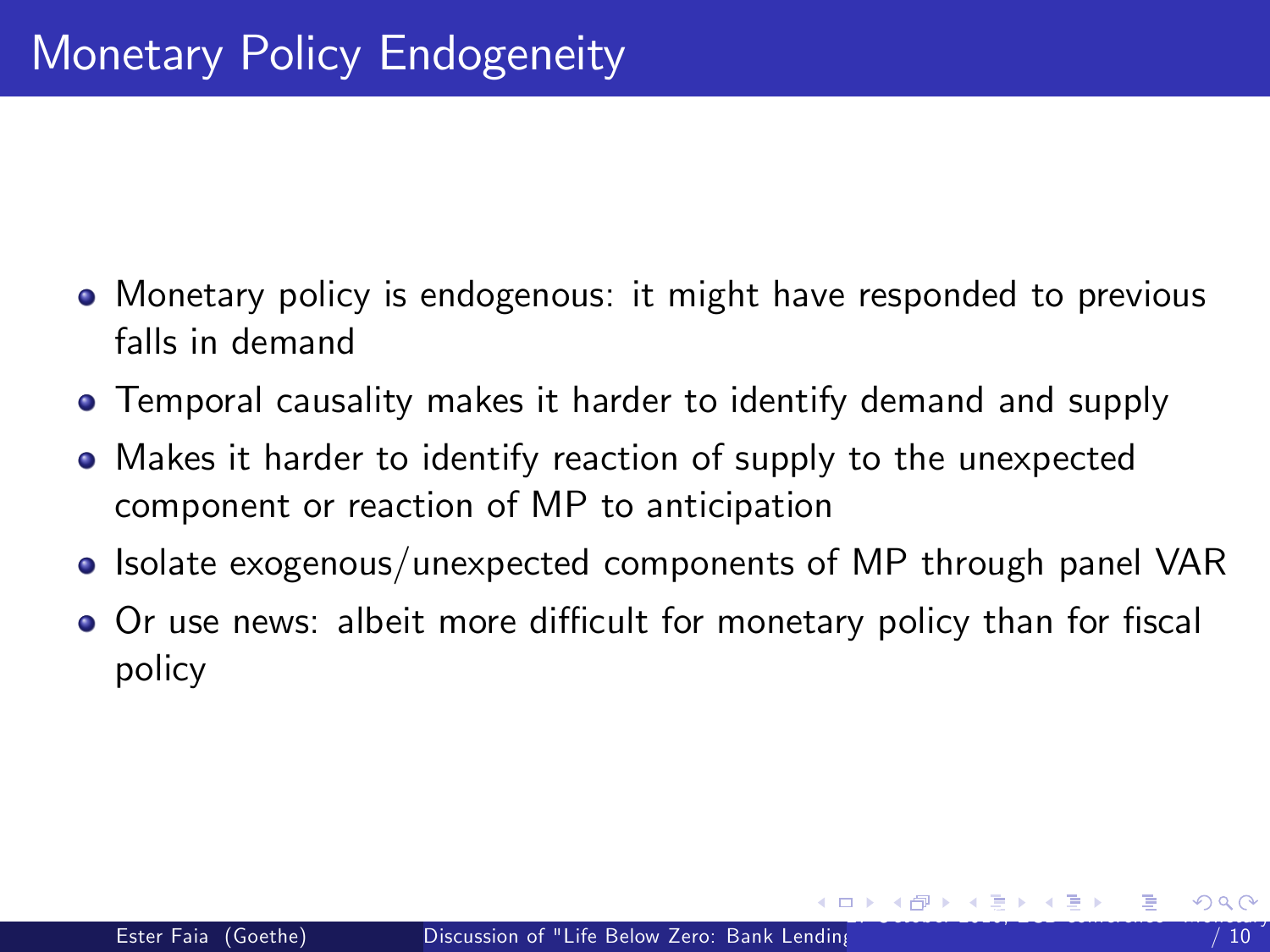| <b>Loan Demand Enterprises</b> |       |                |              |
|--------------------------------|-------|----------------|--------------|
|                                | 13Q4  | 14Q1           | AVG          |
| Euro Area                      | $-11$ | 2              | ٠Q           |
| Germany                        | -9    | 0              | 1            |
| Spain                          | 10    | 20             | -8           |
| France                         | $-15$ | $\overline{7}$ | $-20$        |
| Italy                          | $-13$ | 0              | 0            |
| Netherlands                    | $-57$ |                | $^{\rm -16}$ |
|                                |       | $\cdot$        |              |

<span id="page-7-0"></span>Net percentages of banks reporting tightening credit standards or positive loan demand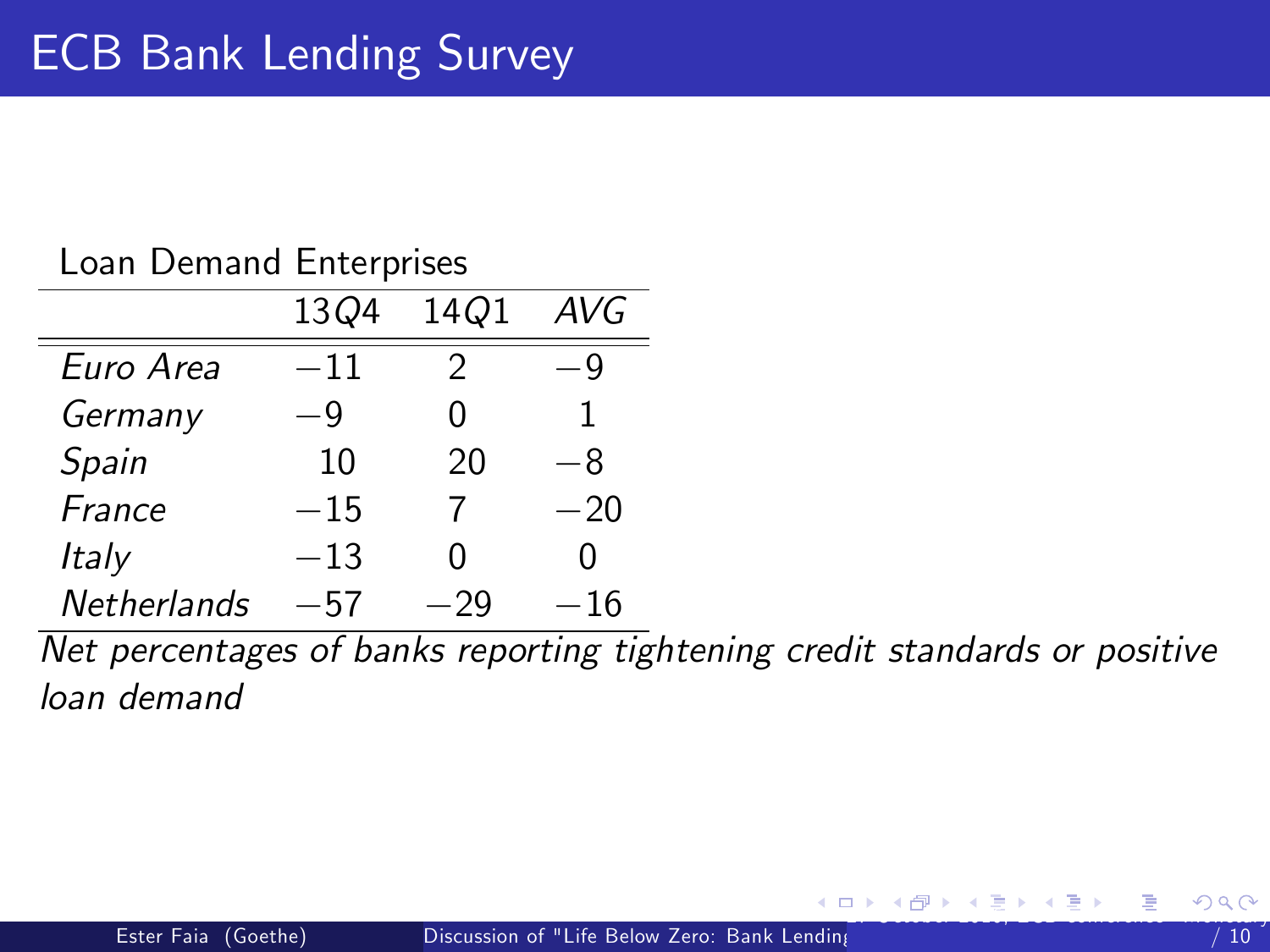- Authors find that lending decreases (for syndicated loans)
- They attribute that to the bank lending channel
- Not clear:
- 1. Banks' net worth is asset minus liabilities, which is bank capital
- 2. If banks' bond prices increase, bank capital raises too
- 3. Hence higher loss absorption capacity

<span id="page-8-0"></span>